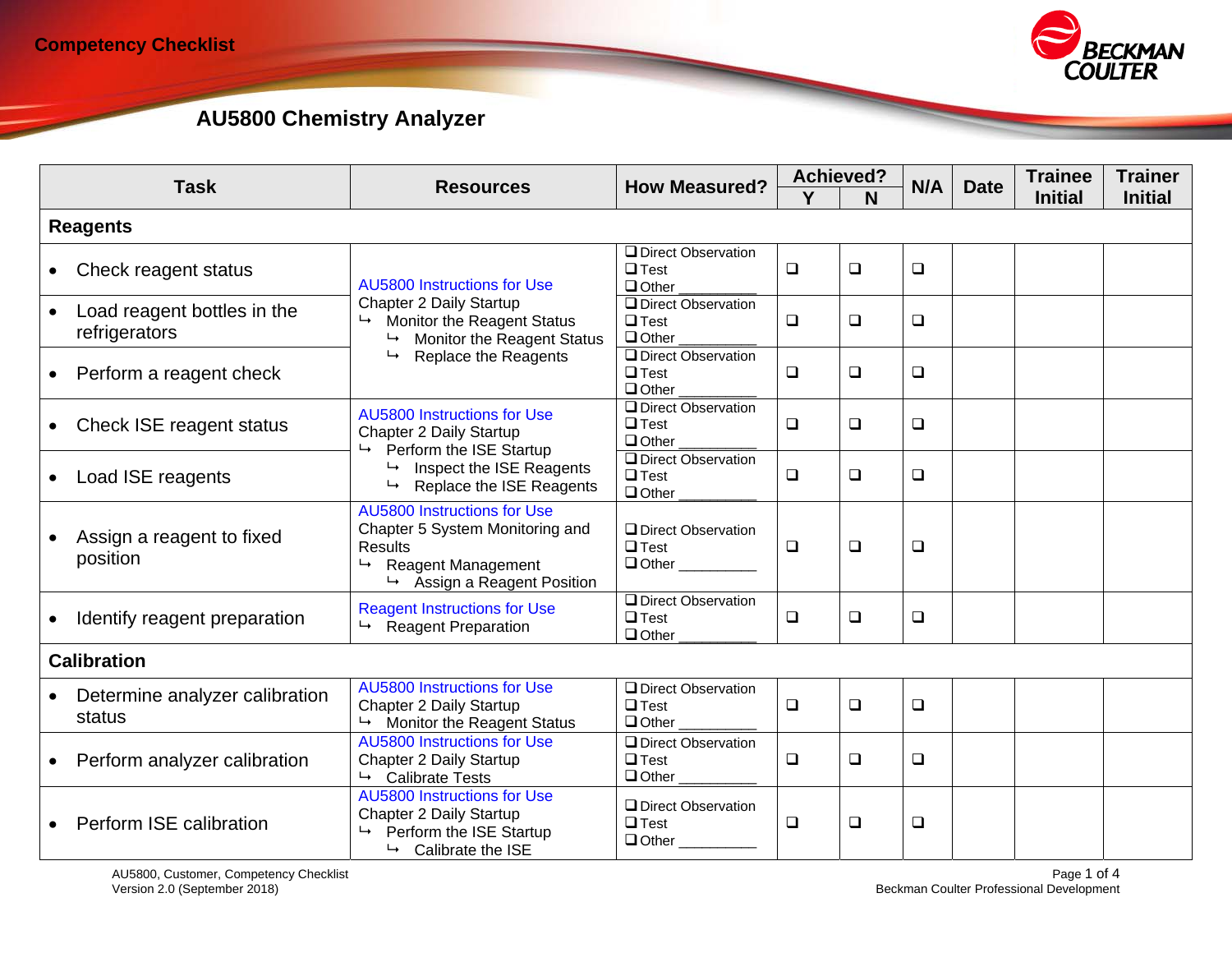

|           | <b>Task</b>                                                              | <b>Resources</b>                                                                                                                                                                                                                                                                                                                                                                                                                                      | <b>How Measured?</b>                                           | <b>Achieved?</b> |        |        |             | <b>Trainee</b> | <b>Trainer</b> |
|-----------|--------------------------------------------------------------------------|-------------------------------------------------------------------------------------------------------------------------------------------------------------------------------------------------------------------------------------------------------------------------------------------------------------------------------------------------------------------------------------------------------------------------------------------------------|----------------------------------------------------------------|------------------|--------|--------|-------------|----------------|----------------|
|           |                                                                          |                                                                                                                                                                                                                                                                                                                                                                                                                                                       |                                                                | Ý                | N      | N/A    | <b>Date</b> | <b>Initial</b> | <b>Initial</b> |
|           | <b>Process QC</b>                                                        |                                                                                                                                                                                                                                                                                                                                                                                                                                                       |                                                                |                  |        |        |             |                |                |
|           | Perform daily QC                                                         | <b>AU5800 Instructions for Use</b><br><b>Chapter 2 Daily Startup</b><br>$\rightarrow$ Process Quality Control (QC)                                                                                                                                                                                                                                                                                                                                    | <b>ODirect Observation</b><br>$\Box$ Test<br>$\Box$ Other      | $\Box$           | $\Box$ | $\Box$ |             |                |                |
| $\bullet$ | Order QC for multiple bottles<br>(Individual Requisition)                |                                                                                                                                                                                                                                                                                                                                                                                                                                                       | <b>ODirect Observation</b><br>$\Box$ Test<br>$\Box$ Other      | $\Box$           | $\Box$ | $\Box$ |             |                |                |
| $\bullet$ | Order and process QC for<br>specific tests                               |                                                                                                                                                                                                                                                                                                                                                                                                                                                       | <b>ODirect Observation</b><br>$\Box$ Test<br>$\Box$ Other      | $\Box$           | $\Box$ | $\Box$ |             |                |                |
|           | <b>Process Patient Samples</b>                                           |                                                                                                                                                                                                                                                                                                                                                                                                                                                       |                                                                |                  |        |        |             |                |                |
|           | Identify correct sample racks<br>and containers for sample<br>processing | <b>AU5800 Instructions for Use</b><br>Chapter 4 Sample Programming<br>and Processing<br>$\mapsto$<br>Sample Preparation<br>$\mapsto$<br>Place the Sample Cups or<br>Tubes in the Rack<br>$\mapsto$<br><b>Prepare Racks for Analysis</b><br>Adding Racks Directly to<br>↳<br>the Trays on the Rack Input<br>Component<br>Adding Racks to the Priority<br>Rack Input Component<br>Order (Requisition) for Routine<br>$\mapsto$<br>and Emergency Samples | <b>ODirect Observation</b><br>$\Box$ Test<br>$\Box$ Other      | $\Box$           | $\Box$ | $\Box$ |             |                |                |
|           | Process bar coded samples<br>from the rack input component               |                                                                                                                                                                                                                                                                                                                                                                                                                                                       | <b>ODirect Observation</b><br>$\Box$ Test<br>$\Box$ Other      | $\Box$           | $\Box$ | $\Box$ |             |                |                |
| $\bullet$ | Process samples using the<br>priority rack input component               |                                                                                                                                                                                                                                                                                                                                                                                                                                                       | <b>ODirect Observation</b><br>$\Box$ Test<br>$\Box$ Other      | $\Box$           | ❏      | $\Box$ |             |                |                |
| $\bullet$ | Manually order samples for<br>processing on routine racks                |                                                                                                                                                                                                                                                                                                                                                                                                                                                       | <b>ODirect Observation</b><br>$\Box$ Test<br>$\Box$ Other      | $\Box$           | ❏      | $\Box$ |             |                |                |
|           | Manually order samples for<br>processing on emergency racks              |                                                                                                                                                                                                                                                                                                                                                                                                                                                       | <b>O</b> Direct Observation<br>$\Box$ Test<br>$\Box$ Other     | $\Box$           | ❏      | $\Box$ |             |                |                |
|           | <b>Review Results</b>                                                    |                                                                                                                                                                                                                                                                                                                                                                                                                                                       |                                                                |                  |        |        |             |                |                |
|           | <b>Review Calibration Monitor</b>                                        | <b>AU5800 Reference Manual</b><br>Chapter 4 System Monitoring and<br><b>Results</b>                                                                                                                                                                                                                                                                                                                                                                   | <b>ODirect Observation</b><br>$\Box$ Test<br>$\Box$ Other      | $\Box$           | $\Box$ | $\Box$ |             |                |                |
|           | <b>Review QC Monitor</b>                                                 | Monitor the Reagent Blank and<br>↳<br>Calibration<br>$\mapsto$<br>Monitor QC                                                                                                                                                                                                                                                                                                                                                                          | <b>ODirect Observation</b><br>$\Box$ Test<br>$\Box$ Other $\_$ | $\Box$           | ❏      | $\Box$ |             |                |                |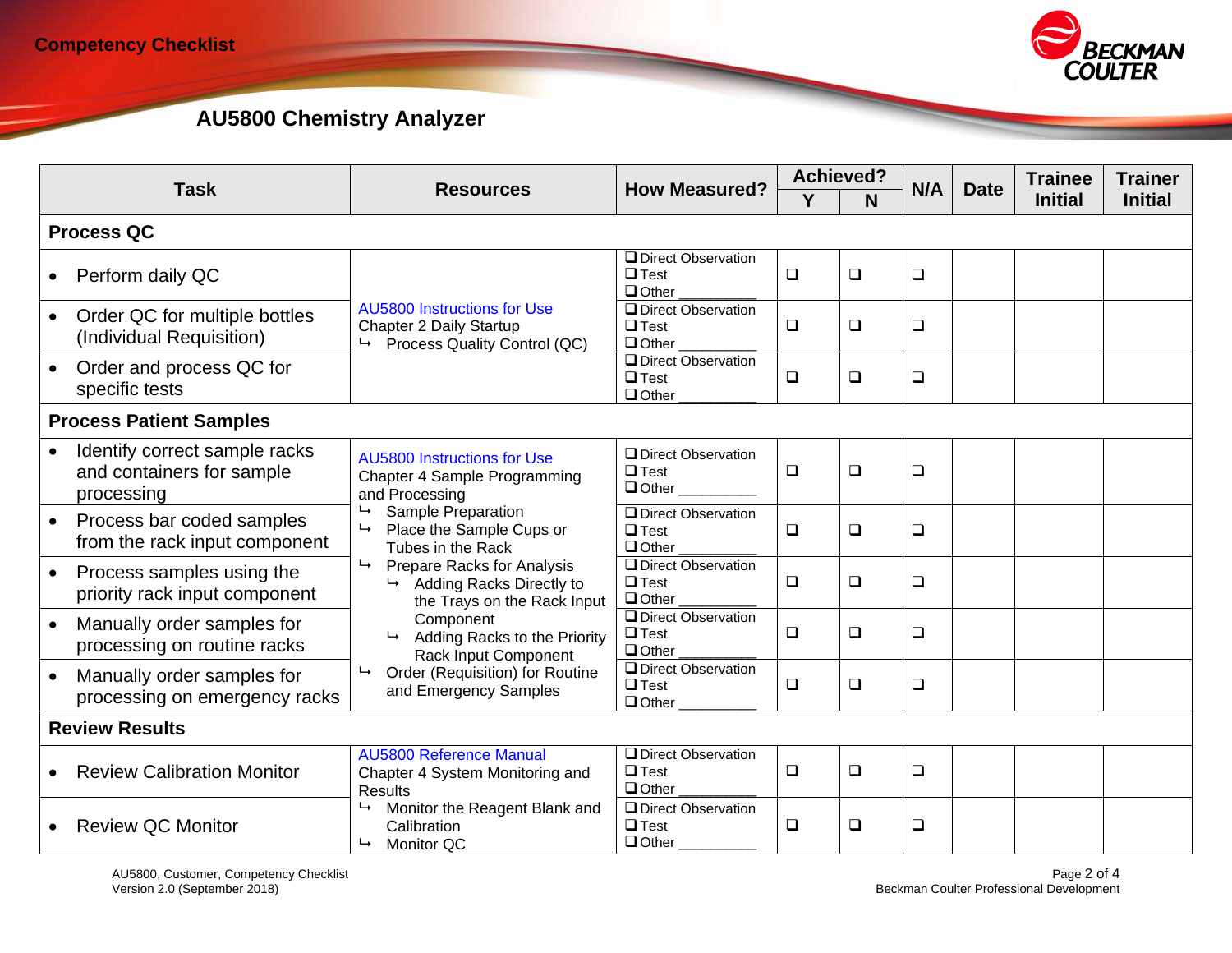

| <b>Task</b> |                                                            |                                                                                                                                                                                                                                                                                                  | <b>How Measured?</b>                                         | <b>Achieved?</b> |        | N/A    |             | <b>Trainee</b> | <b>Trainer</b> |
|-------------|------------------------------------------------------------|--------------------------------------------------------------------------------------------------------------------------------------------------------------------------------------------------------------------------------------------------------------------------------------------------|--------------------------------------------------------------|------------------|--------|--------|-------------|----------------|----------------|
|             |                                                            | <b>Resources</b>                                                                                                                                                                                                                                                                                 |                                                              | Y                | N      |        | <b>Date</b> | <b>Initial</b> | <b>Initial</b> |
|             | <b>Review Results, continued</b>                           |                                                                                                                                                                                                                                                                                                  |                                                              |                  |        |        |             |                |                |
|             | <b>Monitor Sample Status</b>                               | <b>AU5800 Instructions for Use</b><br>Chapter 5 System Monitoring and<br><b>Results</b><br><b>Monitoring Analysis</b><br>↳<br>$\mapsto$<br>Sample Status Screen                                                                                                                                  | <b>ODirect Observation</b><br>$\Box$ Test<br>Other _________ | $\Box$           | $\Box$ | $\Box$ |             |                |                |
|             | <b>Print results</b>                                       | <b>AU5800 Instructions for Use</b><br>Chapter 4 Sample Programming<br>and Processing<br><b>Print Results</b><br>$\mapsto$                                                                                                                                                                        | <b>ODirect Observation</b><br>$\Box$ Test                    | $\Box$           | $\Box$ | $\Box$ |             |                |                |
|             | <b>Identify flags</b>                                      | <b>AU5800 Instructions for Use</b><br>Chapter 7 Flags                                                                                                                                                                                                                                            | <b>O</b> Direct Observation<br>$\Box$ Test<br>$\Box$ Other   | $\Box$           | $\Box$ | $\Box$ |             |                |                |
|             | <b>Maintenance</b>                                         |                                                                                                                                                                                                                                                                                                  |                                                              |                  |        |        |             |                |                |
|             | Perform Daily Maintenance<br>(ISE and Analyzer)            |                                                                                                                                                                                                                                                                                                  | <b>ODirect Observation</b><br>$\Box$ Test<br>$\Box$ Other    | $\Box$           | $\Box$ | $\Box$ |             |                |                |
|             | Perform Weekly Maintenance<br>(ISE and Analyzer)           | <b>AU5800 Instructions for Use</b><br>Chapter 6 Maintenance<br>Daily Maintenance<br>↳<br>$\mapsto$<br><b>Weekly Maintenance</b><br>Monthly Maintenance<br>↳<br><b>Quarterly Maintenance</b><br>Six-Month Maintenance<br>$\mapsto$<br><b>ISE Maintenance for All</b><br>↳<br>Markets Except Japan | <b>ODirect Observation</b><br>$\Box$ Test<br>$\Box$ Other    | $\Box$           | $\Box$ | $\Box$ |             |                |                |
|             | Perform ISE Every Other Week<br>Maintenance (ISE only)     |                                                                                                                                                                                                                                                                                                  | <b>Q</b> Direct Observation<br>$\Box$ Test<br>$\Box$ Other   | $\Box$           | $\Box$ | $\Box$ |             |                |                |
|             | Perform Monthly Maintenance<br>(Analyzer only)             |                                                                                                                                                                                                                                                                                                  | <b>O</b> Direct Observation<br>$\Box$ Test<br>$\Box$ Other   | $\Box$           | $\Box$ | $\Box$ |             |                |                |
|             | Perform ISE Every Other Month<br>Maintenance (ISE only)    |                                                                                                                                                                                                                                                                                                  | <b>ODirect Observation</b><br>$\Box$ Test<br>$\Box$ Other    | $\Box$           | $\Box$ | $\Box$ |             |                |                |
|             | <b>Perform Quarterly Maintenance</b><br>(ISE and Analyzer) |                                                                                                                                                                                                                                                                                                  | <b>ODirect Observation</b><br>$\Box$ Test<br>$\Box$ Other    | $\Box$           | $\Box$ | $\Box$ |             |                |                |
|             | Perform 6-Month Maintenance<br>(ISE and Analyzer)          |                                                                                                                                                                                                                                                                                                  | <b>O</b> Direct Observation<br>$\Box$ Test<br>$\Box$ Other   | $\Box$           | $\Box$ | $\Box$ |             |                |                |